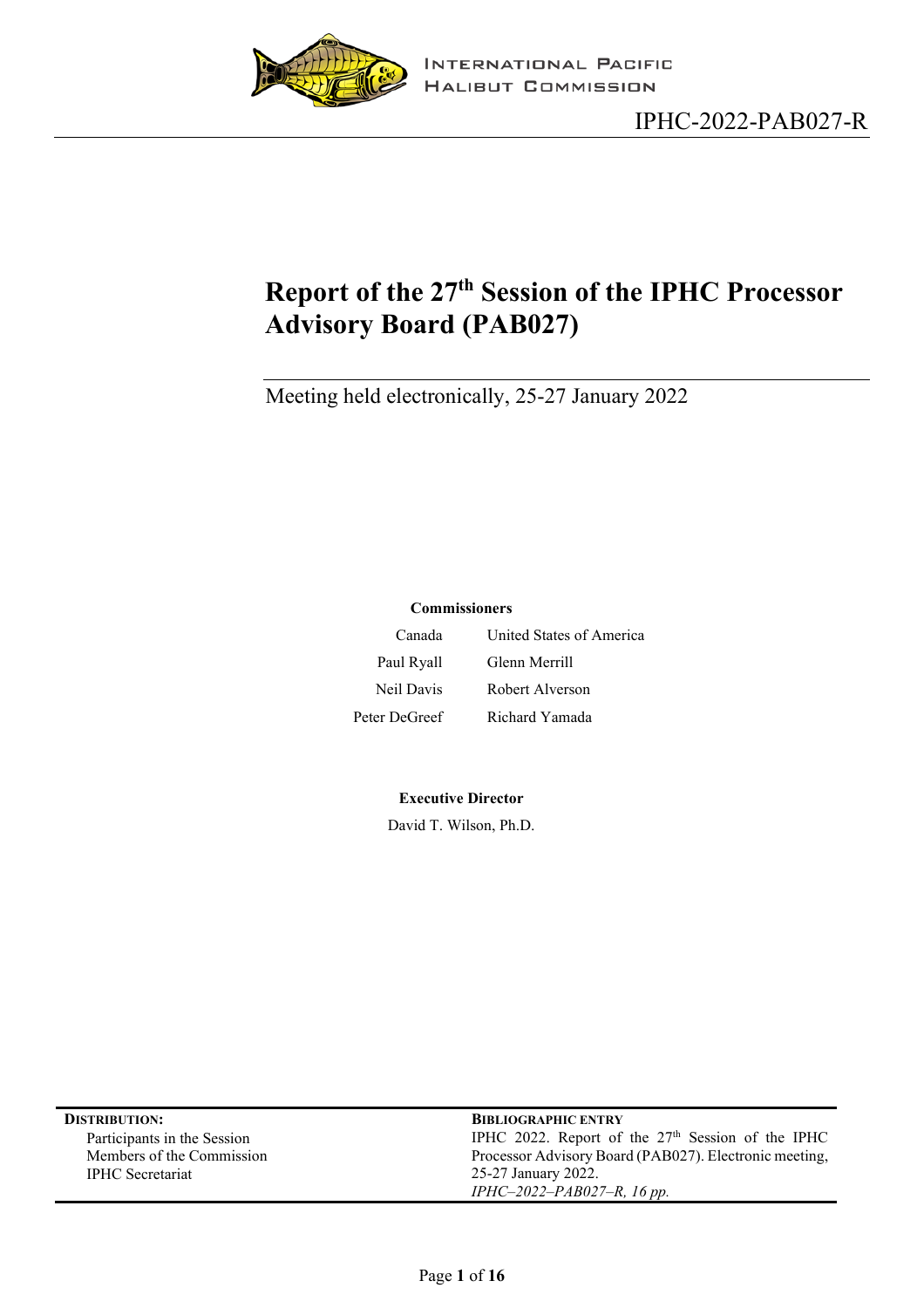

The designations employed and the presentation of material in this publication and its lists do not imply the expression of any opinion whatsoever on the part of the International Pacific Halibut Commission (IPHC) concerning the legal or development status of any country, territory, city or area or of its authorities, or concerning the delimitation of its frontiers or boundaries.

This work is protected by copyright. Fair use of this material for scholarship, research, news reporting, criticism or commentary is permitted. Selected passages, tables or diagrams may be reproduced for such purposes provided acknowledgment of the source is included. Major extracts or the entire document may not be reproduced by any process without the written permission of the Executive Director, IPHC.

The IPHC has exercised due care and skill in the preparation and compilation of the information and data set out in this publication. Notwithstanding, the IPHC, its employees and advisers, assert all rights and immunities, and disclaim all liability, including liability for negligence, for any loss, damage, injury, expense or cost incurred by any person as a result of accessing, using or relying upon any of the information or data set out in this publication, to the maximum extent permitted by law including the International Organizations Immunities Act.

Contact details:

International Pacific Halibut Commission 2320 W. Commodore Way, Suite 300 Seattle, WA, 98199-1287, U.S.A. Phone: +1 206 634 1838 Fax: +1 206 632 2983 Email: [secretariat@iphc.int](mailto:secretariat@iphc.int) Website:<https://www.iphc.int/>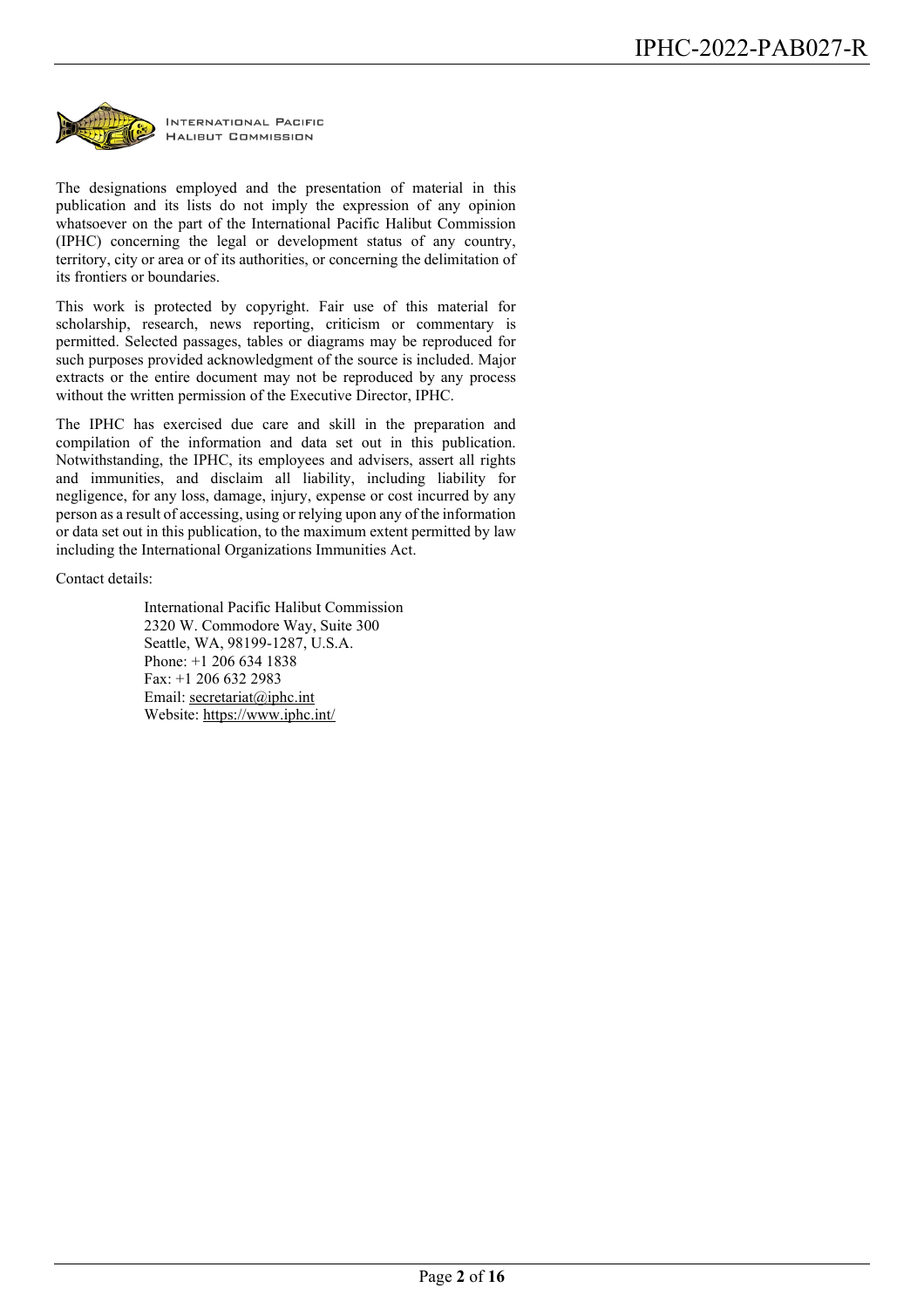#### **ACRONYMS**

| AM          | Annual Meeting, of the IPHC                  |
|-------------|----------------------------------------------|
| <b>FCEY</b> | <b>Fishery Constant Exploitation Yield</b>   |
| <b>FISS</b> | Fishery-independent setline survey           |
| <b>HANA</b> | Halibut Association of North America         |
| <b>IPHC</b> | International Pacific Halibut Commission     |
| <b>NOAA</b> | National Oceanic and Atmospheric Association |
| <b>ODFW</b> | Oregon Department of Fish and Wildlife       |
| <b>SPR</b>  | Spawning Potential Ratio                     |
| <b>TCEY</b> | <b>Total Constant Exploitation Yield</b>     |
| <b>WPUE</b> | Weight Per Unit Effort                       |
|             |                                              |

#### **DEFINITIONS**

A set of working definitions are provided in the IPHC Glossary of Terms and abbreviations: <https://www.iphc.int/the-commission/glossary-of-terms-and-abbreviations>

#### **HOW TO INTERPRET TERMINOLOGY CONTAINED IN THIS REPORT**

This report has been written using the following terms and associated definitions so as to remove ambiguity surrounding how particular paragraphs should be interpreted.

- *Level 1:* **RECOMMENDED**; **RECOMMENDATION; ADOPTED** (formal); **REQUESTED; ENDORSED** (informal): A conclusion for an action to be undertaken, by a Contracting Party, a subsidiary (advisory) body of the Commission and/or the IPHC Secretariat.
- *Level 2:* **AGREED**: Any point of discussion from a meeting which the Commission considers to be an agreed course of action covered by its mandate, which has not already been dealt with under Level 1 above; a general point of agreement among delegations/participants of a meeting which does not need to be elevated in the Commission's reporting structure.
- *Level 3:* **NOTED/NOTING**; **CONSIDERED**; **URGED**; **ACKNOWLEDGED**: General terms to be used for consistency. Any point of discussion from a meeting which the Commission considers to be important enough to record in a meeting report for future reference. Any other term may be used to highlight to the reader of an IPHC report, the importance of the relevant paragraph. Other terms may be used but will be considered for explanatory/informational purposes only and shall have no higher rating within the reporting terminology hierarchy than Level 3.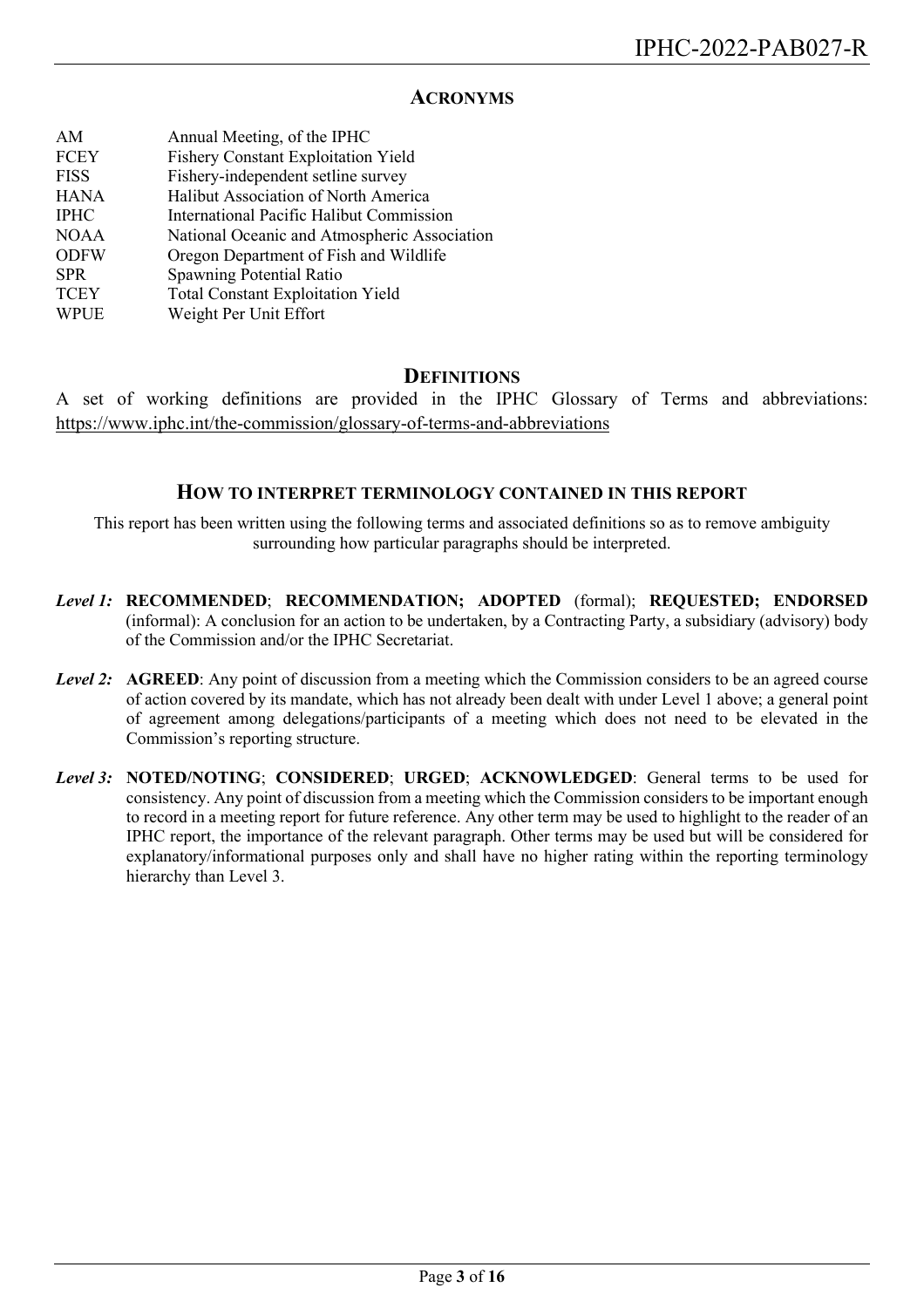# **TABLE OF CONTENTS**

<span id="page-3-0"></span>

| 1.               |                                                                                                       |  |
|------------------|-------------------------------------------------------------------------------------------------------|--|
| $\overline{2}$ . |                                                                                                       |  |
| 3 <sub>1</sub>   |                                                                                                       |  |
|                  | 3.1                                                                                                   |  |
|                  | 3.2                                                                                                   |  |
|                  | 3.3                                                                                                   |  |
| $\overline{4}$ . |                                                                                                       |  |
| 5.               |                                                                                                       |  |
|                  | 5.1                                                                                                   |  |
|                  | 5.2                                                                                                   |  |
|                  | 5.3                                                                                                   |  |
|                  |                                                                                                       |  |
|                  | 6.1                                                                                                   |  |
|                  | 6.2<br>6.3                                                                                            |  |
|                  |                                                                                                       |  |
| 7.               |                                                                                                       |  |
| 8.               |                                                                                                       |  |
| 9.               | REVIEW OF THE DRAFT AND ADOPTION OF THE REPORT OF THE 27TH SESSION OF THE IPHC PROCESSOR              |  |
|                  | APPENDIX I LIST OF PARTICIPANTS FOR THE 27 <sup>TH</sup> SESSION OF THE IPHC PROCESSOR ADVISORY BOARD |  |
|                  | APPENDIX II AGENDA FOR THE 27 <sup>TH</sup> SESSION OF THE IPHC PROCESSOR ADVISORY BOARD (PAB027) 14  |  |
|                  | APPENDIX III PACIFIC HALIBUT MORTALITY PROJECTED FOR 2022 BASED ON THE PAB RECOMMENDED TCEY           |  |
|                  | APPENDIX IV CONSOLIDATED SET OF RECOMMENDATIONS AND REQUESTS OF THE 27TH SESSION OF THE IPHC          |  |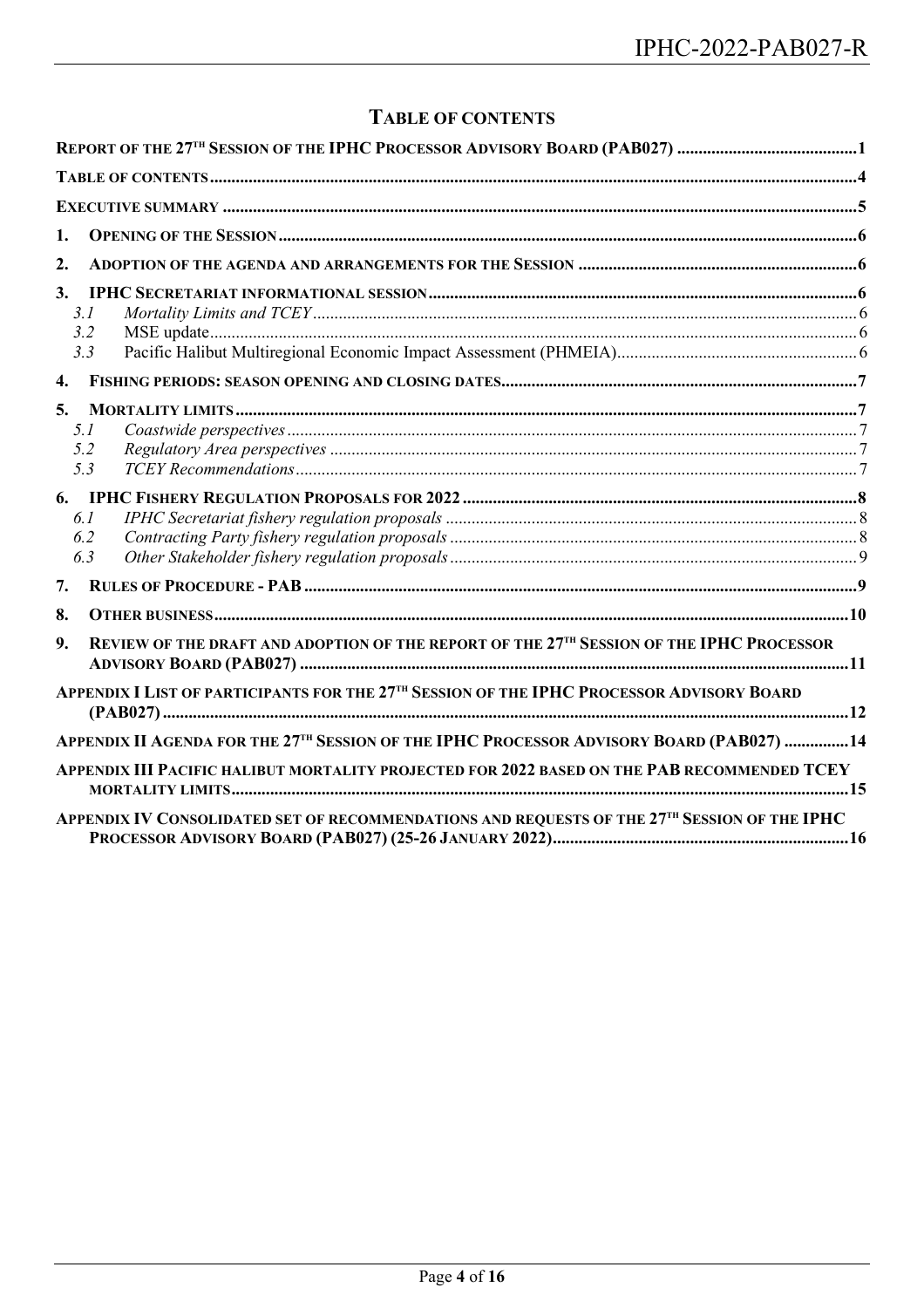### <span id="page-4-0"></span>**EXECUTIVE SUMMARY**

The 27th Session of the International Pacific Halibut Commission (IPHC) Processor Advisory Board (PAB027) was held electronically from 25-27 January 2022. A total of 25 eligible members lodged an accreditation/authorisation form for the meeting, however, only 16 were present at the commencement of the Session from the two (2) Contracting Parties. Two proxies were submitted. The meeting was opened by Mr Carl Nordmann (President of HANA) who welcomed participants.

The following are a subset of the complete recommendations and requests for action from the PAB027, which are provided at [Appendix IV.](#page-11-0)

### *RECOMMENDATIONS*

### *Fishing periods: season opening and closing dates*

PAB027-Rec.01 [\(para. 11\)](#page-6-5) The PAB **RECOMMENDED** the following fishing period dates for 2022:

- a) Opening: 8 March [in favour=12; against=4; abstain=0]; [Proxy in favour=1; abstain  $= 11$
- b) Closing: 8 November [in favour=12; against=4; abstain=0] [Proxy in favour=1; abstain  $= 1$ ]

### *Mortality limits*

PAB027-Rec.02 [\(para.](#page-6-6) 16) The PAB **RECOMMENDED** the following TCEY mortality limits for the 2022 fishing period as provided in [Table 1,](#page-7-3) which translate to the mortality estimates by sector (as provided by the IPHC Secretariat) provided in [Appendix III](#page-14-0) and an SPR of 43% *[In favour=12; against=2; abstain=0][Proxy: In favour=2; against=0; abstain=0].*

### *IPHC Fishery Regulations: Mortality and Fishery Limits (Sect. 5)*

PAB027-Rec.03 [\(para. 20\)](#page-7-4) The PAB **RECOMMENDED** that the Commission adopt the framework contained in proposal IPHC-2022-AM098-PropA1, with the addition of the mortality limits for each Contracting Party, by sector, as detailed in Section 5.3). *[In favour=12; against=0; abstain=2][Proxy: In favour=2 against=0; abstain=0].*

*IPHC Fishery Regulations: Commercial fishing periods (Sect. 9)*

PAB027-Rec.04 [\(para.](#page-7-5) 23) The PAB **RECOMMENDED** that the Commission adopt the date format and framework in fishery regulation proposal IPHC-2022-AM098-PropA2 which specified fishing periods for the commercial Pacific halibut fisheries, with the addition of the fishing periods as detailed in Section 4). *[In favour=14; against=0; abstain=0][Proxy: In favour=2; against=0; abstain=0]*

### *IPHC Fishery Regulations: Fishing gear (Sect. 18) – Trap gear use in IPHC Regulatory Area 2b*

PAB027-Rec.05 [\(para.](#page-8-2) 31) The PAB **RECOMMENDED** that the Commission adopt proposal IPHC-2022-AM098-PropB3. *[In favour=14; against=0; abstain=0][Proxy: In favour=2; against=0; abstain=0]*.

### *Rules of Procedure - PAB*

PAB027-Rec.06 [\(para.](#page-9-1) 39) The PAB **RECOMMENDED** that Parliamentary procedure is the preferred process for accepted rules, ethics, and to conduct the meetings of the PAB.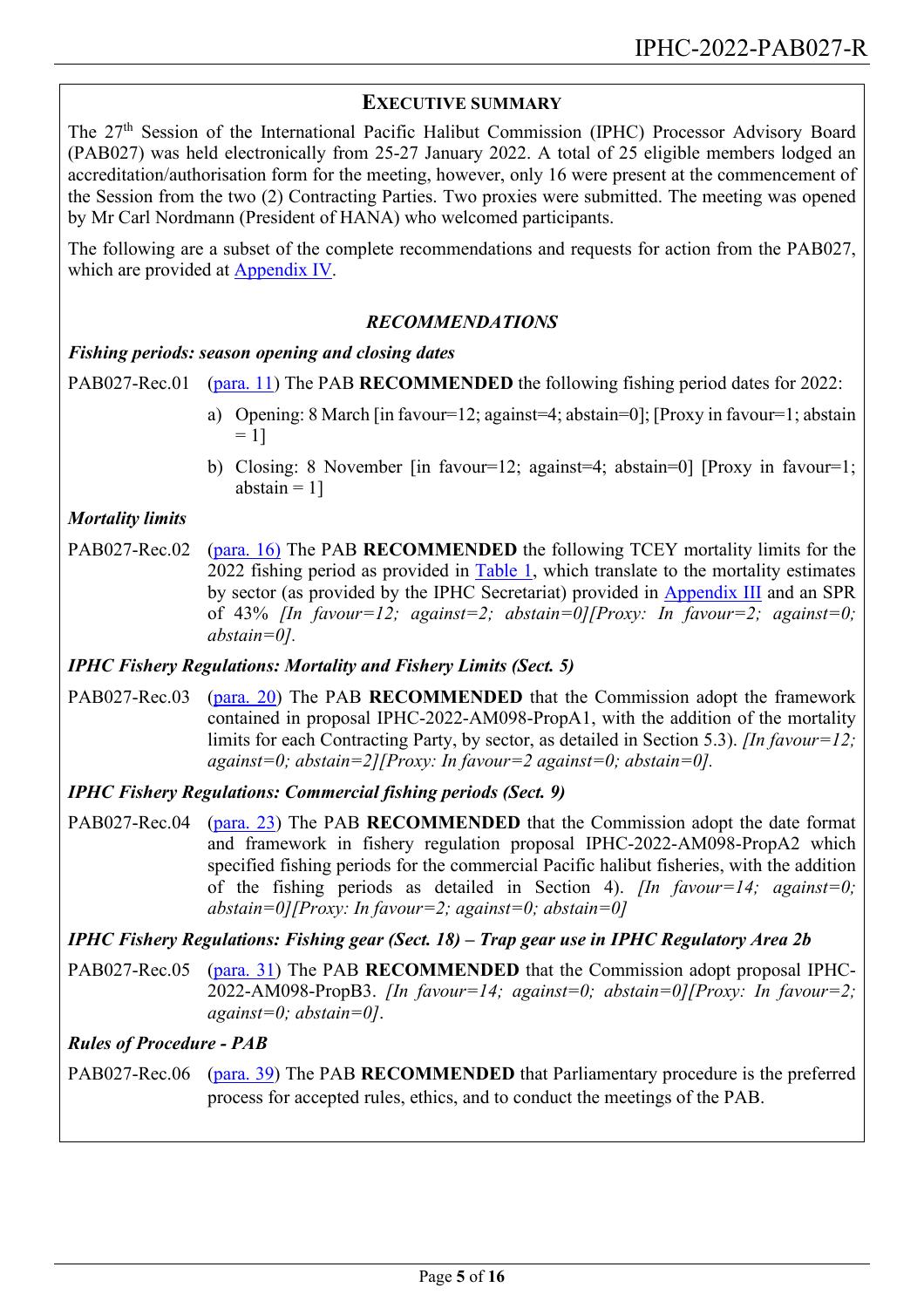### <span id="page-5-0"></span>**1. OPENING OF THE SESSION**

1. The 27<sup>th</sup> Session of the International Pacific Halibut Commission (IPHC) Processor Advisory Board (PAB027) was held electronically from 25-27 January 2022. A total of 25 eligible members lodged an accreditation/authorisation form for the meeting, however, only 16 were present at the commencement of the Session from the two (2) Contracting Parties. Two proxies were submitted. The list of participants is provided at [Appendix I.](#page-11-0) The meeting was opened by Mr Carl Nordmann (acting President of HANA) who welcomed participants.

#### *1.1 Accreditation/Authorisation*

- 2. Canada accredited 0 new members and the USA accredited 2 new members, for participation in the 2022 Processor Advisory Board proceedings, as follows:
	- a) Sitka Salmon Shares (USA). Representative: Ms Michael Kohan;
	- b) Alaska Glacier Seafoods Inc. (USA). Representative: Ms Jessie Keplinger.
- 3. The PAB **NOTED** that due to a contradiction in the PAB's Rules of Procedure, proxy votes would need to be tallied separately for this meeting. The contradiction is that only members present can vote, however the proxy rule suggests otherwise. The rules of procedure need to be revised.

#### *1.2 Election of Chairperson and Vice-Chairperson*

- 4. In accordance with Appendix IV, Section III of the IPHC Rules of Procedure (2021), the PAB **NOTED** the requirement to elect a Chairperson and a Vice-Chairperson of the PAB for one year, or until a replacement is elected.
- 5. The PAB **CALLED** for nominations for the position of Chairperson of the PAB for one year, or until a replacement is elected. Jessie Keplinger (USA) was nominated, seconded and elected as Chairperson.
- 6. The PAB **CALLED** for nominations for the position of Vice-Chairperson of the PAB for one year, or until a replacement is elected. Carl Nordmann (Canada) was nominated, seconded and elected as Vice-Chairperson.

#### <span id="page-5-1"></span>**2. ADOPTION OF THE AGENDA AND ARRANGEMENTS FOR THE SESSION**

7. The PAB **ADOPTED** the Agenda as provided at [Appendix II.](#page-13-0) The documents provided to the PAB027 are those submitted for the 98th Session of the IPHC Annual Meeting (AM098). To assist the PAB in navigating its meeting, all documents relevant to the agenda were posted as links on the PAB webpage: <https://www.iphc.int/venues/details/27th-session-of-the-iphc-processor-advisory-board-pab027>

### <span id="page-5-3"></span><span id="page-5-2"></span>**3. IPHC SECRETARIAT INFORMATIONAL SESSION**

### *3.1 Mortality Limits and TCEY*

<span id="page-5-4"></span>8. The PAB **NOTED** the informal presentation by Dr Ian Stewart (IPHC Quantitative Scientist).

### *3.2* **MSE update**

9. The PAB **NOTED** the review of the MSE process and MSAB reports provided by Dr Allan Hicks (IPHC Quantitative Scientist).

### *3.3* **Pacific Halibut Multiregional Economic Impact Assessment (PHMEIA)**

<span id="page-5-5"></span>10. The PAB **NOTED** the information presentation by Dr Barbara (Basia) Hutniczak (IPHC Branch Manager) which included a broad overview of her current work to better understand the economic contribution of Pacific halibut and the connectivity to the supply chain with initial focus on the commercial fishery.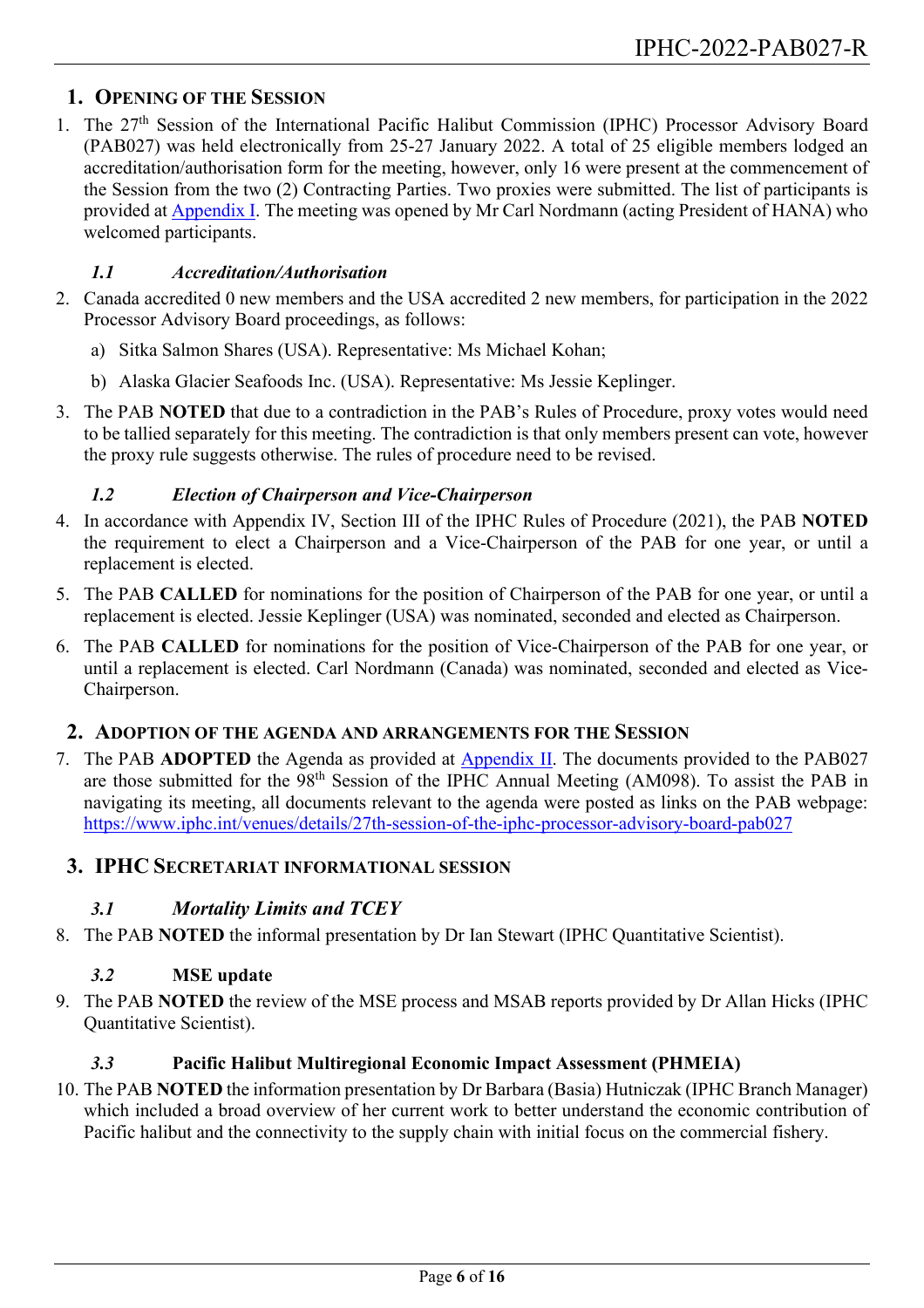### <span id="page-6-0"></span>**4. FISHING PERIODS: SEASON OPENING AND CLOSING DATES**

- <span id="page-6-5"></span>11. The PAB **RECOMMENDED** the following fishing period dates for 2022:
	- a) Opening: 8 March [in favour=12; against=4; abstain=0]; [Proxy in favour=1; abstain = 1]
	- b) Closing: 8 November [in favour=12; against=4; abstain=0] [Proxy in favour=1; abstain = 1]
- 12. The PAB **NOTED** that four members (3 Canadian, 1 USA) voting against these dates were supportive of a longer season (6 March to 7 December).

### <span id="page-6-1"></span>**5. MORTALITY LIMITS**

13. The PAB **NOTED** the IPHC's web-based mortality projection tool for use in the PAB027 and AM098 [\(https://www.iphc.int/data/projection-tool\)](https://www.iphc.int/data/projection-tool).

### *5.1 Coastwide perspectives*

<span id="page-6-2"></span>14. The PAB **AGREED** to support a TCEY of 41.22 M lbs which is equivalent to an F43 fishing intensity. [In favour =15; Against = 0; Abstain = 0] [Proxy: In favour: 2]

### *5.2 Regulatory Area perspectives*

<span id="page-6-4"></span><span id="page-6-3"></span>15. Nil

### *5.3 TCEY Recommendations*

- <span id="page-6-6"></span>16. The PAB **RECOMMENDED** the following TCEY mortality limits for the 2022 fishing period as provided in [Table 1,](#page-7-3) which translate to the mortality estimates by sector (as provided by the IPHC Secretariat) provided in **Appendix III** and an SPR of 43% *[In favour=12; against=2; abstain=0] [Proxy: In favour=2; against=0; abstain=0].*
- 17. The PAB **NOTED** that the numbers in [Table 1](#page-7-3) honor the interim agreements for IPHC Regulatory Area 2A and 2B. The PAB accepted the scientific advice given by Dr Stewart in deciding on a coastwide harvest intensity of F43. In considering area specific distribution the PAB used the following reasoning in designating limits for areas 2C and 3B:
	- a) Area 2C-5.19 Mlbs. A limit of 5.19 Mlbs matches what would have been referenced for IPHC Regulatory Area 2C without an Interim Agreement, as well as being lower than 2021 adopted mortality limit. Acknowledging a need for adjustment down according to the survey data but not such a dramatic drop as suggested when considering the interim agreement which would have decreased 2C by just over 1 M lbs or 20%, when other areas in fishing region 2 either maintained status quo or increased. Further, the average weight of fish landed in 2C dropped a significant amount, and which has been attributed to the recruitment from 2012 year class and not from a lack of large fish.
	- b) Area 3B-4.28 Mlbs. The IPHC Secretariat TCEY distribution without an interim agreement would have been 6.47 Mlbs. The PAB recalled historically there was a reduction of quota after going up too quickly in area IPHC Regulatory Area 3B, as well as the Slow-Up-Fast-Down policy to prevent high interannual variations. We felt that it was responsible to not increase the quota by over 100% in one area. The PAB is suggesting a 37% increase rather than a more than 100% increase.
- 18. The PAB **NOTED** that two members (2 USA) voted against the recommended area specific mortality limits because they lacked confidence in survey numbers in IPHC Regulatory Area 2C and were concerned with the distribution of the resource being given to IPHC Regulatory Area 2B, who are fishing well above the Secretariat recommendation.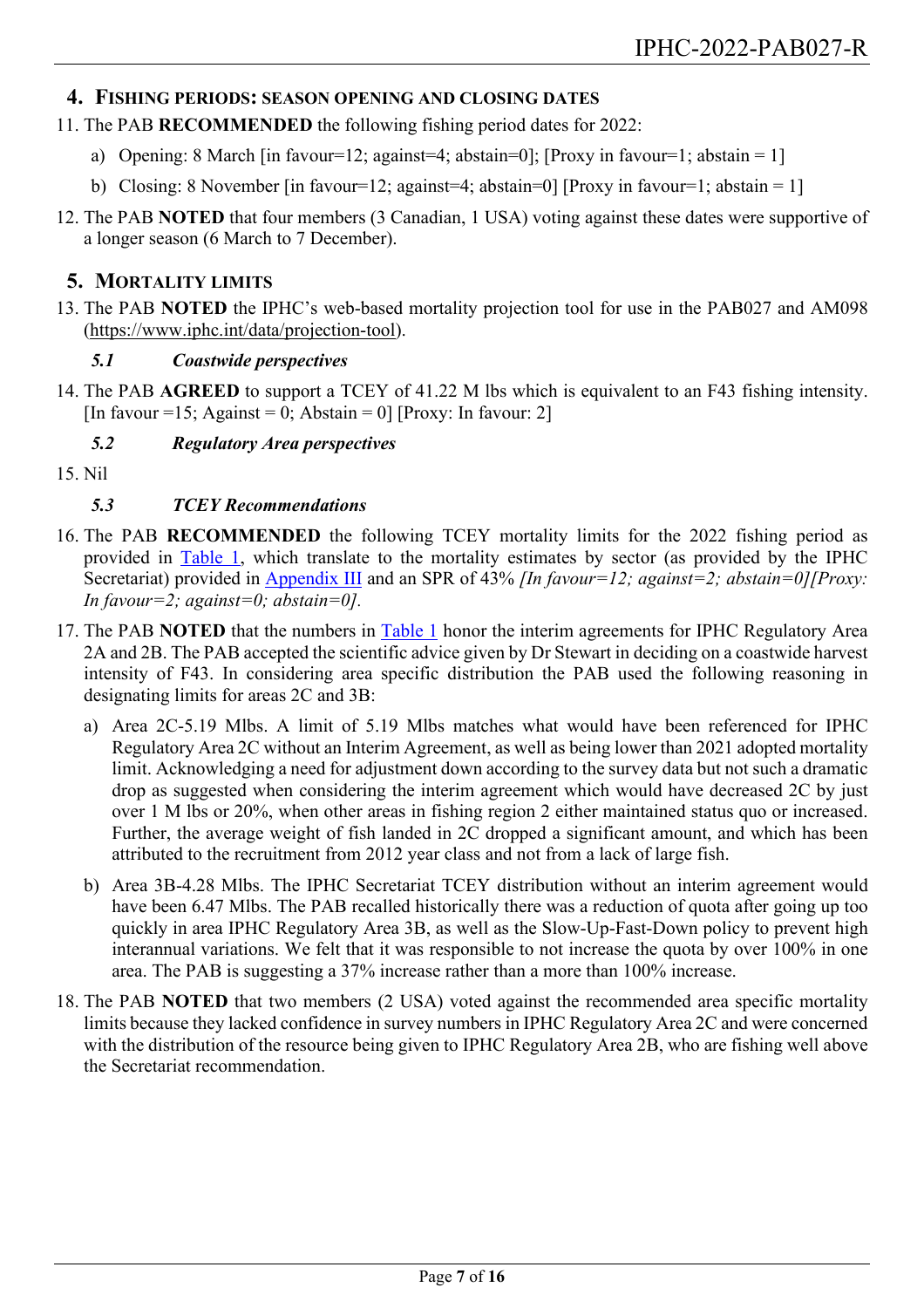| <b>IPHC Regulatory Area</b>         | <b>Mortality limit (TCEY) (mlbs)</b> |
|-------------------------------------|--------------------------------------|
| 2A                                  | 1.65                                 |
| 2B                                  | 7.56                                 |
| 2C                                  | 5.19                                 |
| 3A                                  | 14.37                                |
| 3B                                  | 4.28                                 |
| 4A                                  | 2.39                                 |
| 4B                                  | 1.80                                 |
| 4CDE                                | 3.98                                 |
| <b>Total (IPHC Convention Area)</b> | 41.22                                |

<span id="page-7-3"></span>**Table 1**. Processor Advisory Board (PAB) recommended TCEY mortality limits for 2022. See previous paragraphs for voting.

### <span id="page-7-1"></span><span id="page-7-0"></span>**6. IPHC FISHERY REGULATION PROPOSALS FOR 2022**

#### *6.1 IPHC Secretariat fishery regulation proposals*

#### *6.1.1 IPHC Fishery Regulations: Mortality and Fishery Limits (Sect. 5)*

- 19. The PAB **NOTED** fishery regulation proposal [IPHC-2022-AM098-PropA1,](https://www.iphc.int/venues/details/27th-session-of-the-iphc-processor-advisory-board-pab027) which provides the mortality and fishery limits framework for population at AM098.
- <span id="page-7-4"></span>20. The PAB **RECOMMENDED** that the Commission adopt the framework contained in proposal IPHC-2022-AM098-PropA1, with the addition of the mortality limits for each Contracting Party, by sector, as detailed in Section 5.3). *[In favour=12; against=0; abstain=2][Proxy: In favour=2 against=0; abstain=0].*

#### *6.1.2 IPHC Fishery Regulations: Commercial fishing periods (Sect. 9)*

- 21. The PAB **NOTED** fishery regulation proposal [IPHC-2022-AM098-PropA2,](https://www.iphc.int/venues/details/27th-session-of-the-iphc-processor-advisory-board-pab027) which specified fishing periods for the commercial Pacific halibut fisheries. See Section 4 for a summary of discussions and recommendations.
- 22. The PAB **NOTED** proposal [IPHC-2022-AM098-PropA2,](https://www.iphc.int/venues/details/27th-session-of-the-iphc-processor-advisory-board-pab027) with the addition of the fishing periods as detailed in Section 4).
- <span id="page-7-5"></span>23. The PAB **RECOMMENDED** that the Commission adopt the date format and framework in fishery regulation proposal IPHC-2022-AM098-PropA2 which specified fishing periods for the commercial Pacific halibut fisheries, with the addition of the fishing periods as detailed in Section 4). *[In favour=14; against=0; abstain=0][Proxy: In favour=2; against=0; abstain=0]*

### *6.1.3 IPHC Fishery Regulations: minor amendments*

- 24. The PAB **NOTED** fishery regulation proposa[l IPHC-2022-AM098-PropA3,](https://www.iphc.int/venues/details/27th-session-of-the-iphc-processor-advisory-board-pab027) which proposed amendments to ensure clarity and consistency in the IPHC Fishery Regulations.
- 25. The PAB **NOTED** the motion to adopt proposal IPHC-2022-AM098-PropA3. *[In favour=1; against=12; abstain=1][Proxy: In favour=0; against=1; abstain=1].* This motion failed, with concerns over language regarding contracting to non-IPHC employees and their authorization to perform any task.

### <span id="page-7-2"></span>*6.2 Contracting Party fishery regulation proposals*

#### *6.2.1 Recreational (sport) fishing for Pacific halibut—IPHC Regulatory areas 2c, 3a, 3b, 4a, 4b, 4c, 4d, 4e (sect. 29) - Recordkeeping for charter Pacific halibut annual limits*

26. The PAB **NOTED** fishery regulation proposal [IPHC-2022-AM098-PropB1 Rev\\_1,](https://www.iphc.int/venues/details/27th-session-of-the-iphc-processor-advisory-board-pab027) which proposed establishing recordkeeping requirements needed to enforce Pacific halibut annual limits for recreational (sport) fishing for halibut in Convention waters in and off Alaska.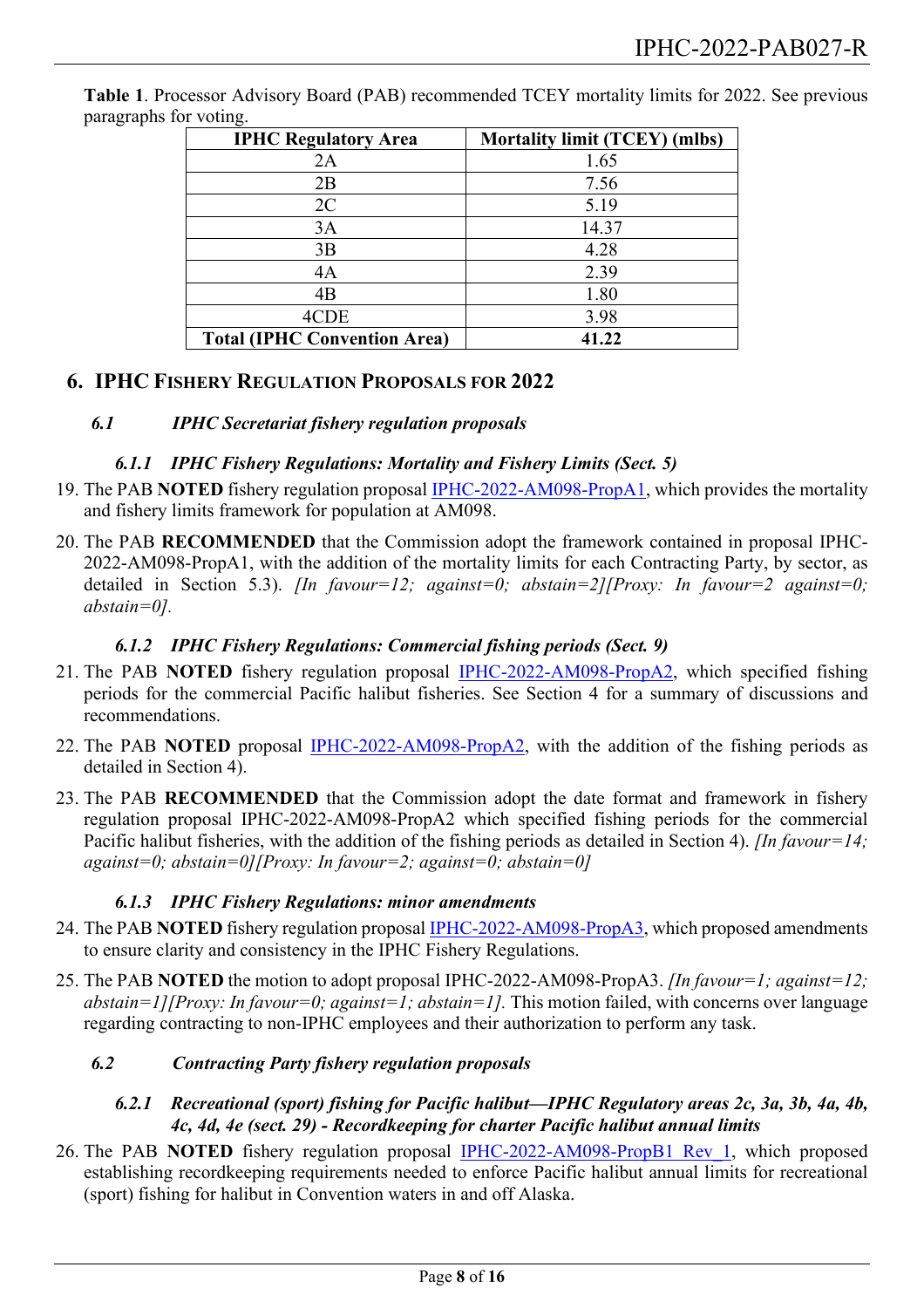27. The PAB **NOTED** fishery regulation proposal [IPHC-2022-AM098-PropB1 Rev\\_1](https://www.iphc.int/venues/details/27th-session-of-the-iphc-processor-advisory-board-pab027) and **AGREED** to abstain from making a recommendation. *[In favour=13; against=0; abstain=1][Proxy: In favour=2; against=0; abstain=0]*

### *6.2.2 IPHC Fishery Regulations: Charter management measures in IPHC Regulatory Areas 2C and 3A (Sect. 29)*

- 28. The PAB **NOTED** fishery regulation proposal [IPHC-2022-AM098-PropB2,](https://www.iphc.int/venues/details/27th-session-of-the-iphc-processor-advisory-board-pab027) which proposed IPHC Regulation changes for charter recreational Pacific halibut fisheries in IPHC Regulatory Areas 2C and 3A, in order to achieve the charter Pacific halibut allocation under the North Pacific Fisheries Management Council's (NPFMC) Pacific halibut Catch Sharing Plan.
- 29. The PAB **NOTED** proposal [IPHC-2022-AM098-PropB2](https://www.iphc.int/venues/details/27th-session-of-the-iphc-processor-advisory-board-pab027) and **AGREED** to abstain from making a recommendation. *[In favour=13; against=0; abstain=1][Proxy: In favour=2; against=0; abstain=0]*
	- *6.2.3 IPHC Fishery Regulations: Fishing gear (Sect. 18) – Trap gear use in IPHC Regulatory Area 2b*
- 30. The PAB **NOTED** fishery regulation proposal [IPHC-2022-AM098-PropB3,](https://www.iphc.int/venues/details/27th-session-of-the-iphc-processor-advisory-board-pab027) which proposed IPHC Regulation changes to allow trap gear use on directed commercial trips in IPHC Regulatory Area 2B.
- <span id="page-8-2"></span>31. The PAB **RECOMMENDED** that the Commission adopt proposal IPHC-2022-AM098-PropB3. *[In favour=14; against=0; abstain=0][Proxy: In favour=2; against=0; abstain=0]*.
	- *6.2.4 IPHC Fishery Regulations: Charter management measures in IPHC Regulatory Areas 2C and 3A (Sect. 29)*
- 32. The PAB **NOTED** fishery regulation proposal [IPHC-2022-AM098-PropB4,](https://www.iphc.int/venues/details/27th-session-of-the-iphc-processor-advisory-board-pab027) which proposed IPHC Regulation changes to allow a daily bag limit of three fish per person in IPHC Regulatory Area 2B.
- 33. The PAB **NOTED** proposal [IPHC-2022-AM098-PropB4](https://www.iphc.int/venues/details/27th-session-of-the-iphc-processor-advisory-board-pab027) and **AGREED** to abstain from making a recommendation. *[In favour=10; against=0; abstain=4][Proxy: In favour=1; against=0; abstain=1]*.

### <span id="page-8-0"></span>*6.3 Other Stakeholder fishery regulation proposals*

- *6.3.1 Recreational (Sport) Fishing for Pacific Halibut—IPHC Regulatory Areas 2C, 3A, 3B, 4A, 4B, 4C, 4D, 4E (Sect. 29) - Processing Pacific halibut for eating and/or preservation*
- 34. The PAB **NOTED** fishery regulation proposal IPHC-2022-AM098-PropC1, which proposed an exception that allows recreational fishermen on pleasure craft in Alaska Regulatory Areas to process Pacific halibut for eating and/or preservation, subject to measures to facilitate enforcement of the applicable daily bag limits.
- 35. The PAB **NOTED** proposal [IPHC-2022-AM098-PropC1](https://www.iphc.int/venues/details/27th-session-of-the-iphc-processor-advisory-board-pab027) and **AGREED** to abstain from making a recommendation. *[In favour=12; against=2; abstain=0][Proxy: In favour=2; against=0; abstain=0]*.
- 36. The PAB **NOTED** that they did not hear the opinion from Fisheries Enforcement on [IPHC-2022-AM098-](https://www.iphc.int/venues/details/27th-session-of-the-iphc-processor-advisory-board-pab027) [PropC1.](https://www.iphc.int/venues/details/27th-session-of-the-iphc-processor-advisory-board-pab027)

### <span id="page-8-1"></span>**7. RULES OF PROCEDURE - PAB**

- 37. The PAB **NOTED** paper [IPHC-2022-FAC098-09](https://www.iphc.int/uploads/pdf/fac/fac098/iphc-2022-fac098-09.pdf) that proposed improvements to the PAB Rules of Procedure.
- 38. The PAB **NOTED** the following text from the FAC098 report (IPHC-2022-FAC098-R):

(para. 26) "*The FAC AGREED that:*

a) *the proposed amendments to the PAB terms of reference and rules of procedure seem sensible, and will align the PAB with the practices of the Commission and its other subsidiary bodies.*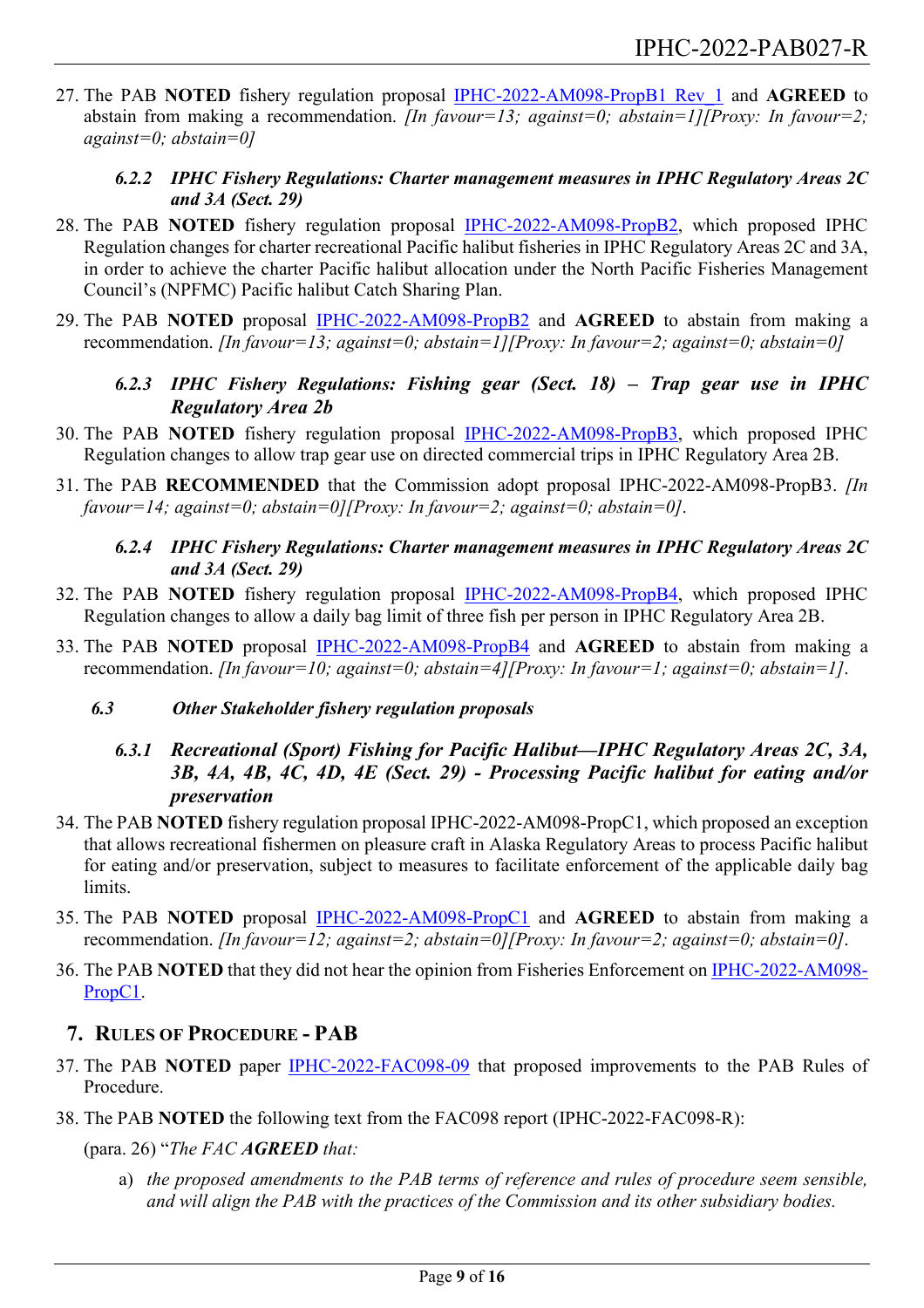- b) *the IPHC Secretariat is the Commission's administrative body tasked with the organisational, administrative, communications, and recruitment facilitator roles for its subsidiary bodies, among other roles and responsibilities;*
- c) *unless there is a compelling reason provided by the Co-Chairs of the PAB027, to retain the current approach whereby the Halibut Association of North America (HANA) is described in the PAB Terms of Reference as the administrative, communications, and recruitment facilitator for the PAB, that the Commission should move to approve the amendments as proposed.*"

(para. 27) *The FAC RECOMMENDED that the Commission adopt the International Pacific Halibut Commission Rules of Procedure (2022), as provided in IPHC-2022-FAC098-09, while taking into consideration any additional advice received from the PAB027, as well as to amend para. 1.a of the RAB ToR's to read as follows:*

*"I.1.a Suggest research topics to be considered for incorporation in the IPHC integrated research and monitoring activities, as well as to comment upon operational and implementation considerations of those research and monitoring activities."*

- <span id="page-9-1"></span>39. The PAB **RECOMMENDED** that Parliamentary procedure is the preferred process for accepted rules, ethics, and to conduct the meetings of the PAB.
- 40. The PAB **AGREED** that it would like HANA to continue to play an active role within the PAB should the IPHC Secretariat assume the Secretariat role. Utilizing HANA as a liaison for other support services such as pre-meeting onboarding, providing information and other documents, in meeting support, and to help complete the minutes from the PAB meeting. Furthermore, as there is a generational transition of the members of the PAB. HANA has remained a constant in guiding the PAB throughout the process and helping the Chairs facilitate a productive meeting. While also providing historical context to PAB action and decisions making in past meetings. HANA participates and compiles relevant information from many other Management organizations/Industry groups which is then provided to the PAB Membership.
- 41. The PAB **NOTED** that it intends to establish a working group to coordinate with the IPHC Secretariat on further revisions to the rules of procedure, which could include a role for HANA. The next round of revisions will include (but not be limited to) clarification and weighting of proxy voting, and timing of Chair and Vice-Chair elections. *[Paragraphs 39 – 41 were all voted together and passed unanimously: In favour=15; against=0; abstain=0][Proxy: In favour=2; against=0; abstain=0]*.

## <span id="page-9-0"></span>**8. OTHER BUSINESS**

<span id="page-9-2"></span>42. The PAB **NOTED** that a long-term distribution policy should include the following components.

- a) Mortality limits for regulatory areas are based on indices derived from the most current scientific data and a range of explicit policy choices to provide a higher level of predictability and stability in each regulatory area.
- b) Explicit policy consideration should be evaluated by the MSE framework.
- c) Negative impacts from one regulatory area to another should be minimized.
- d) Margins of uncertainty in year-to-year coastwide mortalities should be narrowed by using smoothing elements such as keeping maximum annual variability below 15% or Slow Up/Fast Down.
- e) At the regulatory area, minimize variability in year-to-year survey abundance indices, such as a 3- to 5-year rolling average or Slow Up/Fast Down.
- f) Be developed in a transparent process with adequate input from stakeholders.
- g) Continue to improve the monitoring of all removals both in the directed and non-directed fishery.
- h) Multi-year agreement between Countries based on science to give more stability to both parties.
- <span id="page-9-3"></span>43. The PAB **NOTED** that the Contracting Parties should begin negotiations as early as possible, recognizing that the current Interim Agreement will expire after the 2022 season.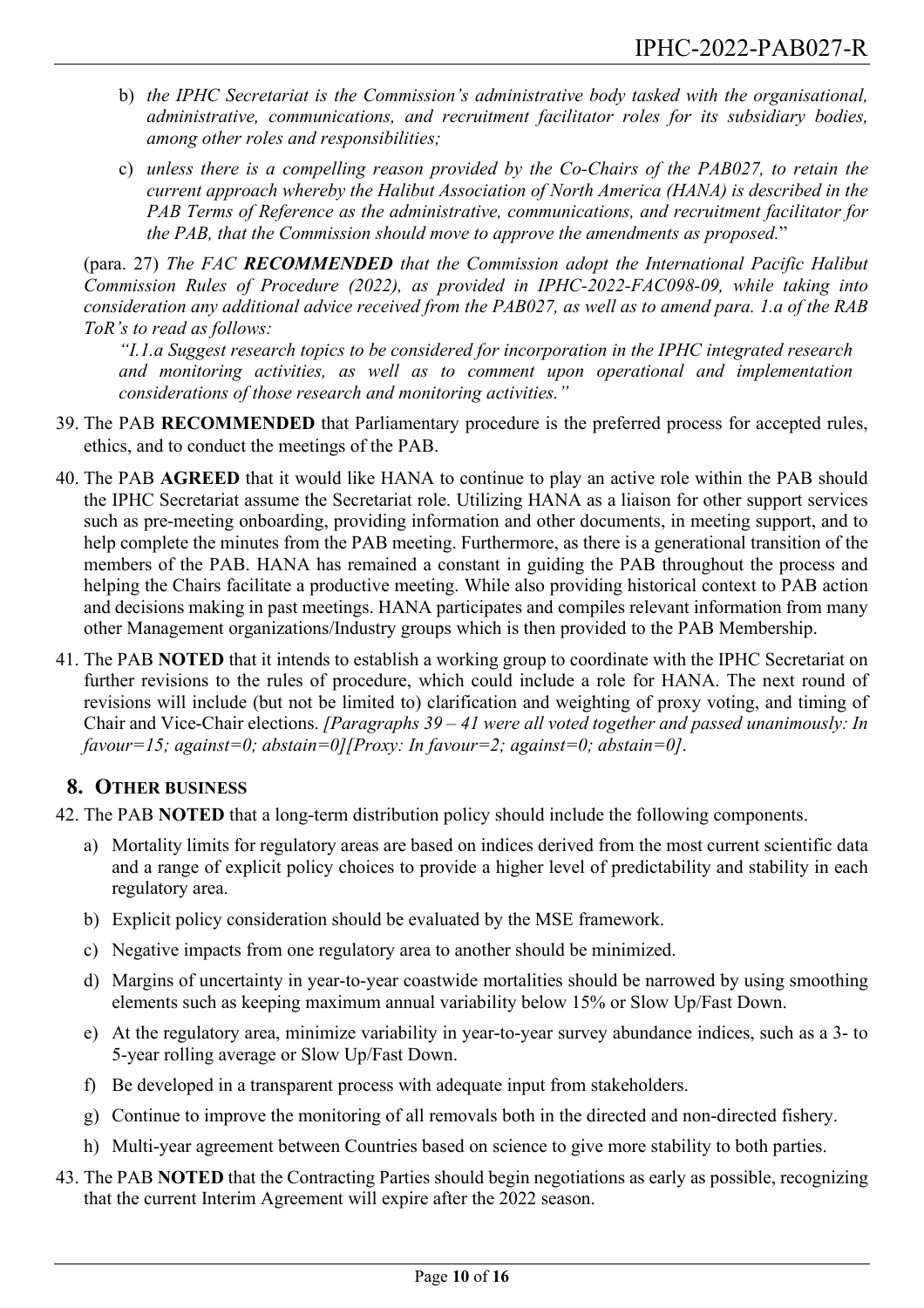- 44. Paragraphs [42](#page-9-2) and [43](#page-9-3) were voted together and passed unanimously. *[In favour=14; against=0; abstain=0][Proxy: In favour=2; against=0; abstain=0].*
- 45. The PAB **EXPRESSED** its appreciation for the assistance provided by the IPHC Secretariat, and for insession presentations and support by Lynn Mattes (ODFW), Maureen Finn (DFO, Doug Duncan (NOAA-Fisheries), Dr David Wilson, Dr Ian Stewart, Dr Allan Hicks, Dr Basia Hutniczak, Mr Claude Dykstra, Ms Tara Coluccio and the Secretariat support behind the scenes.

# <span id="page-10-0"></span>**9. REVIEW OF THE DRAFT AND ADOPTION OF THE REPORT OF THE 27TH SESSION OF THE IPHC PROCESSOR ADVISORY BOARD (PAB027)**

46. The report of the 27<sup>th</sup> Session of the IPHC Processor Advisory Board [\(IPHC-2022-PAB027-R\)](https://www.iphc.int/venues/details/27th-session-of-the-iphc-processor-advisory-board-pab027) was **ADOPTED** on 27 January 2022, including the consolidated set of recommendations and requests arising from PAB027, provided at [Appendix](#page-15-0) IV *[In favour=013; against=0; abstain=0][Proxy:2 In favour=0; against=0; abstain=0].*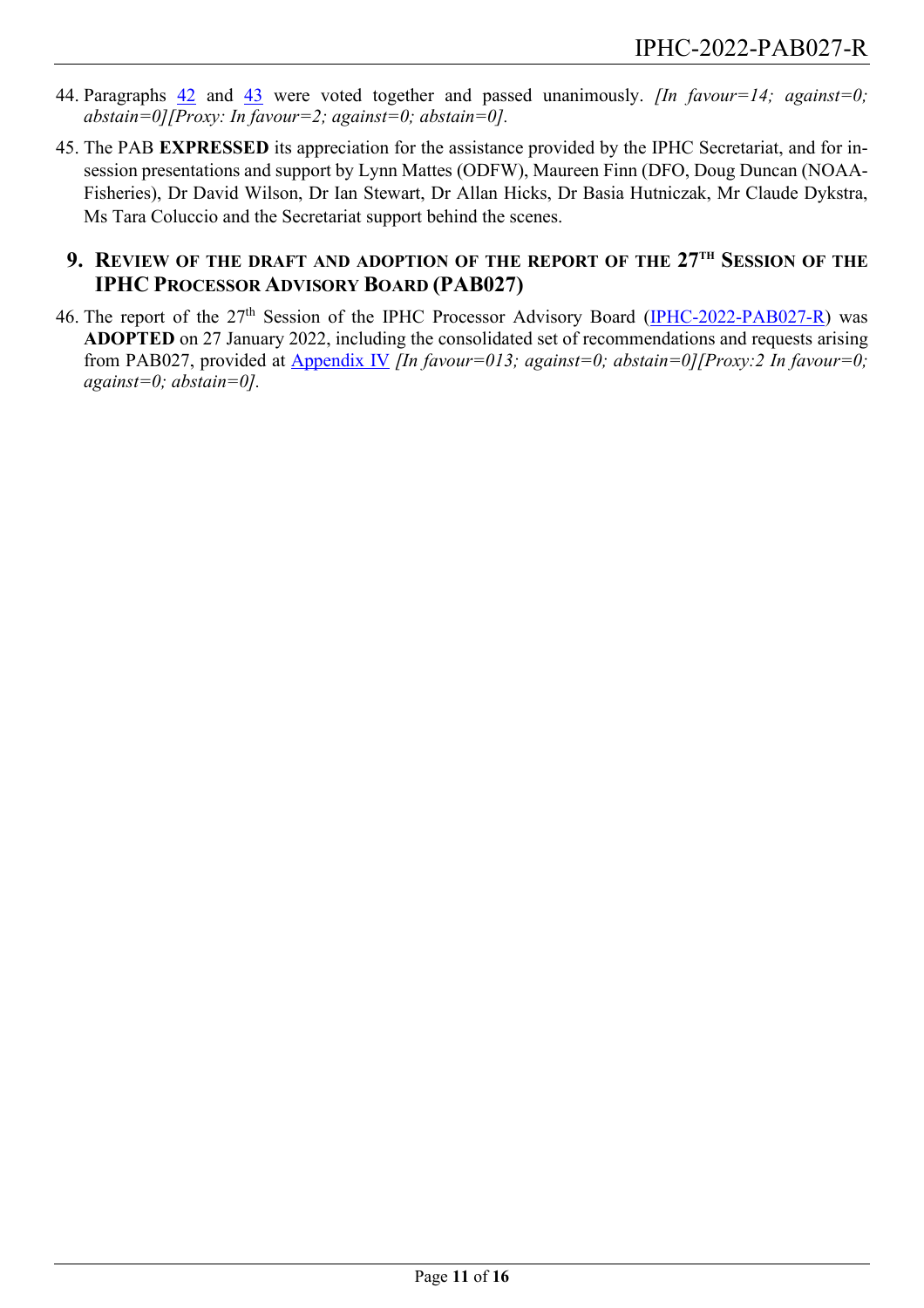# <span id="page-11-0"></span>**APPENDIX I LIST OF PARTICIPANTS FOR THE 27TH SESSION OF THE IPHC PROCESSOR ADVISORY BOARD (PAB027)**

|                |                                                                                                           |                                | <b>Officers</b>                     |  |  |  |  |
|----------------|-----------------------------------------------------------------------------------------------------------|--------------------------------|-------------------------------------|--|--|--|--|
|                | Chairperson                                                                                               |                                | <b>Vice-Chairperson</b>             |  |  |  |  |
|                | Ms Jessie Keplinger (United States of America)                                                            |                                | Mr Carl Nordmann (Canada)           |  |  |  |  |
|                |                                                                                                           |                                | <b>PAB Members In Attendance</b>    |  |  |  |  |
|                |                                                                                                           |                                | Canada                              |  |  |  |  |
|                | <b>Member</b>                                                                                             | Representative                 | Email                               |  |  |  |  |
| $\mathbf{1}$   | 7 Seas Fish                                                                                               | Mr Nick Heras                  | nheras@7seas.ca                     |  |  |  |  |
| $\overline{2}$ | Coldfish Seafood                                                                                          | Mr Casey Sugden                | casey@coldfish.ca                   |  |  |  |  |
| 3              | <b>FAS Seafood Producers</b>                                                                              | Mr Bruce Hale                  | bruce@fasseafood.com                |  |  |  |  |
| $\overline{4}$ | S.M. Products (BC) Ltd                                                                                    | Mr Carl<br>Nordmann            | carl@halibut.ca                     |  |  |  |  |
|                |                                                                                                           |                                | <b>United States of America</b>     |  |  |  |  |
|                | <b>Member</b>                                                                                             | Representative                 | <b>Email</b>                        |  |  |  |  |
| 1              | $\overline{170}$ Degrees<br>Ms Heather<br>West/Central Bering<br>McCarty<br>Sea Fishermens<br>Association |                                | hdmccarty@gmail.com                 |  |  |  |  |
| $\overline{2}$ | Alaska Glacier<br>Ms Jessie                                                                               |                                | jessica@akhomepack.com              |  |  |  |  |
|                | Seafoods Inc.                                                                                             | Keplinger                      |                                     |  |  |  |  |
| $\overline{3}$ | Dana F. Besecker Co.<br>Inc.                                                                              | Mr Miles Smith                 | miles@dfticompany.com               |  |  |  |  |
| $\overline{4}$ | Halibut Association of<br>North America<br>(HANA)                                                         | Ms Peggy Parker                | peggyparker616@gmail.com            |  |  |  |  |
| 5              | Icy Strait Seafoods                                                                                       | Mr Tim James                   | tim@icystraitseafoods.com           |  |  |  |  |
| 6              | Kachemak Bay                                                                                              | Mr William<br>Sullivan         | freshhalibut@gmail.com              |  |  |  |  |
| $\tau$         | Northport Seafoods                                                                                        | Mr Tyler<br>Goodnight          | tyler@northportfisheries.com        |  |  |  |  |
| 8              | OBI Seafoods<br>Isaac Schactler                                                                           |                                | isaac.schactler@obiseafoods.com     |  |  |  |  |
| 9              | <b>Seafood Producers</b><br>Cooperative (SPC)                                                             | Mr Norm Pillen                 | npillen@spcsales.com                |  |  |  |  |
| 10             | Sitka Salmon Shares                                                                                       | Ms Michael Kohan               | michael.kohan@sitkasalmonshares.com |  |  |  |  |
| 11             | Peter Pan Seafood Co.,<br><b>LLC</b>                                                                      | Mr Steven K.<br>Minor          | stevenm@ppsf.com                    |  |  |  |  |
| 12             | Yakutat Seafoods/EE                                                                                       | Mr Christopher<br>(Kit) Durnil | kitd@eefoods.com                    |  |  |  |  |

# **PAB Members Participating via Proxy**

| <b>Member</b>    | Country    | Representative | Email                                                                                                                                                                                                                                                                                                                                                                                                                                                                      | <b>Designee</b>      |
|------------------|------------|----------------|----------------------------------------------------------------------------------------------------------------------------------------------------------------------------------------------------------------------------------------------------------------------------------------------------------------------------------------------------------------------------------------------------------------------------------------------------------------------------|----------------------|
| Aero Trading     | CAN        | Mr Brad Mirau  |                                                                                                                                                                                                                                                                                                                                                                                                                                                                            | <b>Carl Nordmann</b> |
| Company Ltd      |            |                | $brad(a)$ aerotrading.ca                                                                                                                                                                                                                                                                                                                                                                                                                                                   |                      |
| Pacific Seafoods | <b>JSA</b> |                | Mr David Brindle $\frac{d \text{brindle}(\partial \text{paces} - \text{a} \text{cos} \cdot \text{c} \cdot \text{d} \cdot \text{c} \cdot \text{d} \cdot \text{c} \cdot \text{d} \cdot \text{d} \cdot \text{d} \cdot \text{d} \cdot \text{d} \cdot \text{d} \cdot \text{d} \cdot \text{d} \cdot \text{d} \cdot \text{d} \cdot \text{d} \cdot \text{d} \cdot \text{d} \cdot \text{d} \cdot \text{d} \cdot \text{d} \cdot \text{d} \cdot \text{d} \cdot \text{d} \cdot \text{$ |                      |
| Group            |            |                |                                                                                                                                                                                                                                                                                                                                                                                                                                                                            |                      |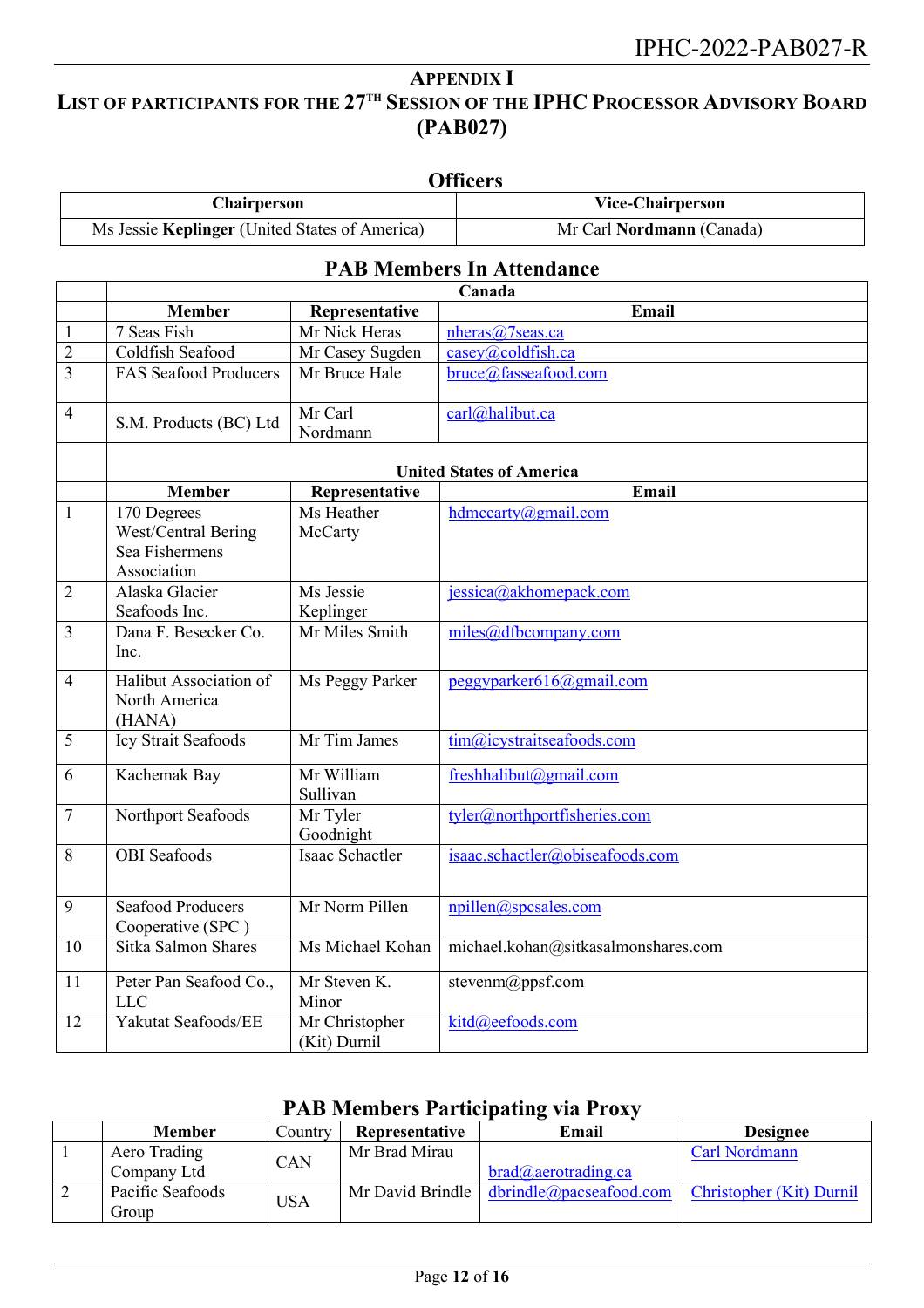# IPHC-2022-PAB027-R

| <b>Observers</b>            |                                                 |  |  |
|-----------------------------|-------------------------------------------------|--|--|
| <b>Name</b><br>Organization |                                                 |  |  |
| <b>Haley Anderson</b>       | N/A                                             |  |  |
| Wade Bassi                  | F/V Polaris                                     |  |  |
| Owen Bird                   | Sport Fishing Institute of BC                   |  |  |
| Mark Callahan               | Cally Seafoods                                  |  |  |
| Abby Carrigan               | N/A                                             |  |  |
| Peter de Greef              | <b>IPHC</b> Commissioner                        |  |  |
| Doug Duncan                 | National Oceanic and Atmospheric Administration |  |  |
| Maureen Finn                | Fisheries and Oceans Canada                     |  |  |
| <b>Heather Hall</b>         | Washington Department of Fish and Wildlife      |  |  |
| Christian Heath             | Oregon Department of Fish and Wildlife          |  |  |
| Peter Hulson                | National Oceanic and Atmospheric Administration |  |  |
| Kurt Iverson                | National Oceanic and Atmospheric Administration |  |  |
| Will Jasper                 | Makah Fisheries Management                      |  |  |
| Karl Klaptorsk              | N/A                                             |  |  |
| Matthew Krueger             | N/A                                             |  |  |
| <b>Averil Lamont</b>        | Fisheries and Oceans Canada                     |  |  |
| Sarah Marrian               | National Oceanic and Atmospheric Administration |  |  |
| <b>Lynn Mattes</b>          | Oregon Department of Fish & Wildlife            |  |  |
| <b>Scott Mazzone</b>        | Quinault Indian Nation                          |  |  |
| Alicia Miller               | National Oceanic and Atmospheric Administration |  |  |
| Anne-Louise Mittal          | N/A                                             |  |  |
| Melanie Parker              | California Department of Fish & Wildlife        |  |  |
| Kevin Romanin               | Ministry of Agriculture, Food & Fisheries       |  |  |
| Bryan Schroder              | Cashion Gilmore & Lindemuth                     |  |  |
| Maggie Sommer               | Oregon Department of Fish & Wildlife            |  |  |

# **IPHC Secretariat**

| Participant                                                   | <b>Title</b>                             | Email                                        |  |  |  |
|---------------------------------------------------------------|------------------------------------------|----------------------------------------------|--|--|--|
| Dr. David T. Wilson                                           | <b>Executive Director</b>                | david.wilson@iphc.int                        |  |  |  |
| Ms Tara Coluccio                                              | Administrative                           | $\text{tara.coluccio}(\widehat{a})$ iphc.int |  |  |  |
|                                                               | Specialist/Communications                |                                              |  |  |  |
| Mr Claude Dykstra                                             | Research Biologist                       | claude.dykstra@iphc.int                      |  |  |  |
| Ms Joan Forsberg                                              | Age Lab Supervisor                       | joan.forberg@iphc.int                        |  |  |  |
| Dr Allan Hicks                                                | Quantitative Scientist                   | allan.hicks@iphc.int                         |  |  |  |
| Fisheries Policy and Economics Branch<br>Dr Barbara Hutniczak |                                          | barbara.hutniczak@iphc.int                   |  |  |  |
|                                                               | Manager                                  |                                              |  |  |  |
| Mr Tyler Jack                                                 | Setline Survey Specialist                | tyler.jack@iphc.int                          |  |  |  |
| Ms Lauri Sadorus                                              | Research Biologist                       | lauri.sadorus@iphc.int                       |  |  |  |
| Ms Kimberly Sawyer                                            | <b>Fisheries Data Specialist</b>         | kimberly.sawyer.vanvleck@iphc.int            |  |  |  |
| Van Vleck                                                     |                                          |                                              |  |  |  |
| Dr Ian Stewart                                                | Quantitative Scientist                   | ian. stewart@iphc.int                        |  |  |  |
| Mr Robert Tynes                                               | <b>Information Technology Specialist</b> | robert.tynes@iphc.int                        |  |  |  |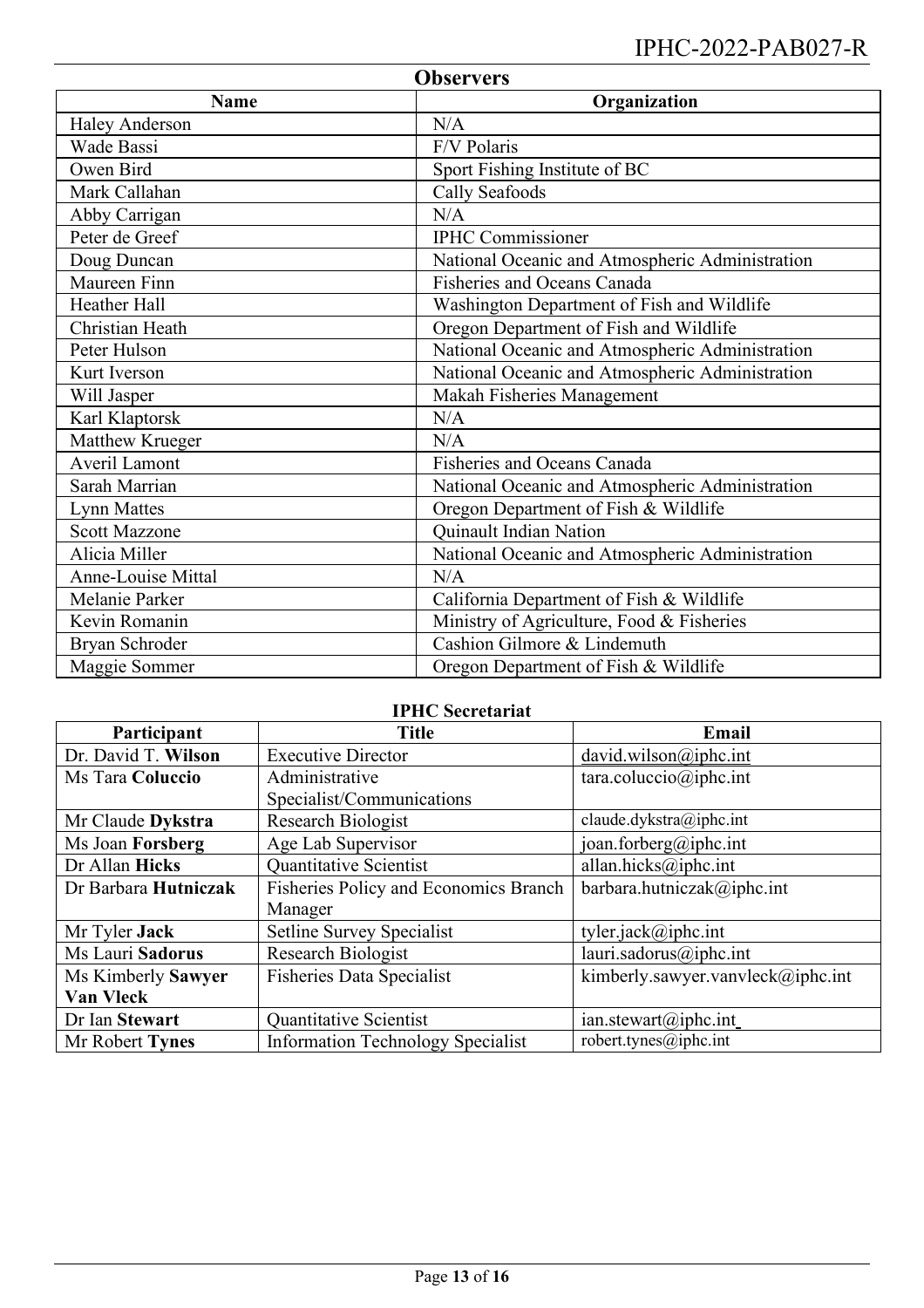### **APPENDIX II**

### <span id="page-13-0"></span>**AGENDA FOR THE 27TH SESSION OF THE IPHC PROCESSOR ADVISORY BOARD (PAB027)**

### **Date**: 25-26 January 2022 **Location**: Electronic **Venue**: Adobe Connect **Time: 25th**: 13:30-17:00; **26th**: 09:00-17:00; If needed **27th**: 09:00-12:00

### **Chairperson**: Ms Jessie Keplinger (USA) **Vice-Chairperson**: Mr Carl Nordmann (Canada)

#### **1. OPENING OF THE SESSION**

- 1.1 Accreditation of PAB Membership (2022)
- 1.2 Election of Chairperson and Vice-Chairperson

### **2. ADOPTION OF THE AGENDA AND ARRANGEMENTS FOR THE SESSION** (Chairperson)

### **3. IPHC SECRETARIAT INFORMATIONAL SESSION**

- 3.1 Mortality Limits and TCEY (I. Stewart)
- 3.2 MSE Update (A. Hicks)
- 3.3 Pacific Halibut Multiregional Economic Impact Assessment (PHMEIA) (B. Hutniczak)

### **4. FISHING PERIODS: SEASON OPENING AND CLOSING DATES**

#### **5. MORTALITY LIMITS** (Chairperson)

- 5.1 Coastwide perspectives
- 5.2 Regulatory Area perspectives
- 5.3 TCEY Recommendations

### **6. IPHC FISHERY REGULATION PROPOSALS FOR 2022**

- 6.1 IPHC Secretariat fishery regulation proposals (B. Hutniczak)
- 6.2 Contracting Party fishery regulation proposals (Contracting Parties)
- 6.3 Other Stakeholder fishery regulation proposals (Stakeholders)

### **7. RULES OF PROCEDURE – PAB**

- 7.1 IPHC Rules of Procedure (2022) (D. Wilson)
- **8. OTHER BUSINESS** (Chairperson)

### **9. REVIEW OF THE DRAFT AND ADOPTION OF THE REPORT OF THE 27th SESSION OF THE IPHC PROCESSOR ADVISORY BOARD (PAB027)** (Chairperson, IPHC Secretariat)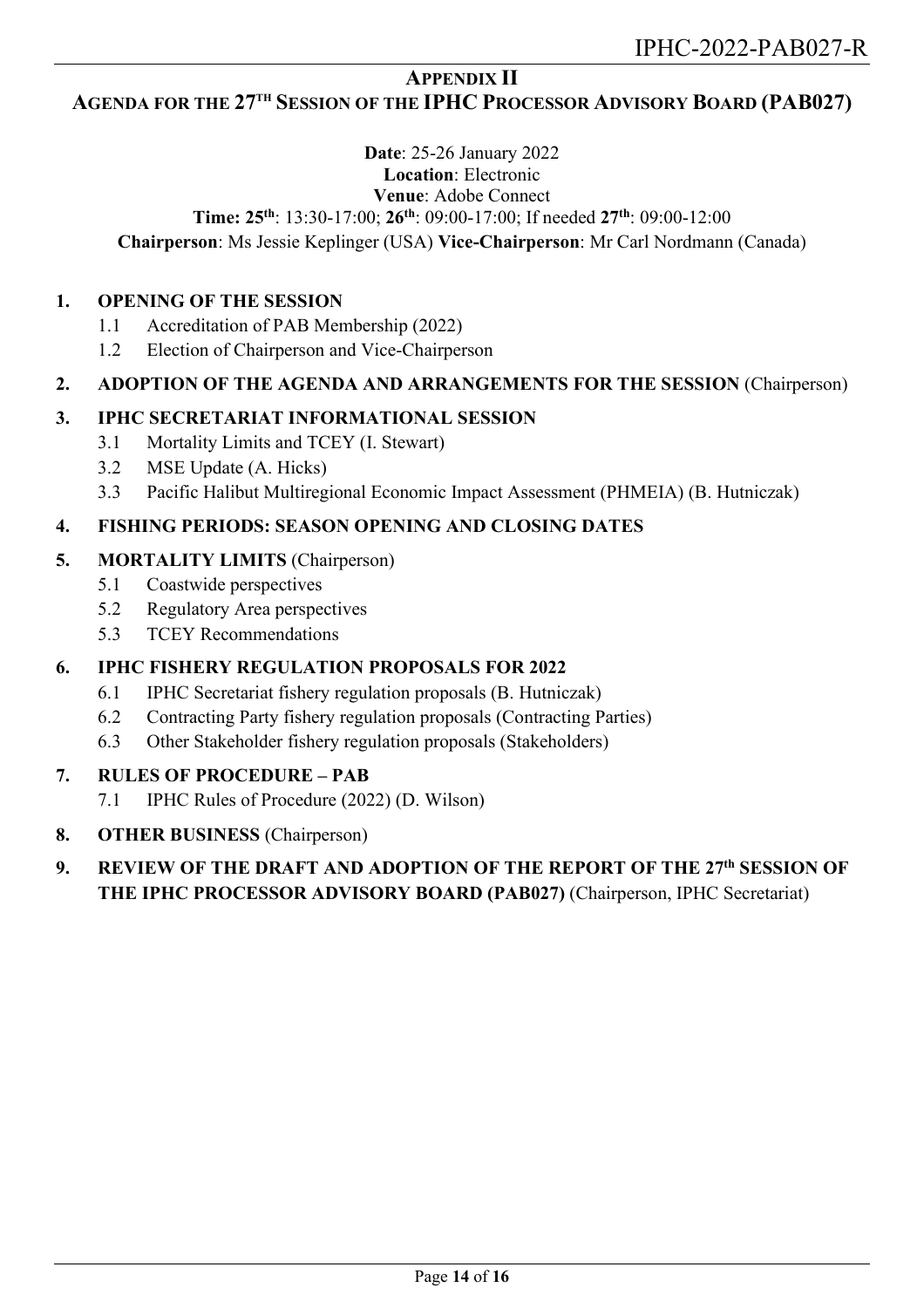# <span id="page-14-0"></span>**APPENDIX III PACIFIC HALIBUT MORTALITY PROJECTED FOR 2022 BASED ON THE PAB RECOMMENDED TCEY MORTALITY LIMITS**

| <b>RECOMMENDATION</b>              |           |           |           |           |           |                        |           |           |              |
|------------------------------------|-----------|-----------|-----------|-----------|-----------|------------------------|-----------|-----------|--------------|
|                                    | 2A        | 2B        | 2C        | 3A        | 3B        | 4A                     | 4B        | 4CDE      | <b>Total</b> |
| Commercial discard mortality       | 0.07      | 0.21      | <b>NA</b> | <b>NA</b> | 0.21      | 0.08                   | 0.06      | 0.04      | 0.66         |
| O26 Non-directed discard mortality | 0.09      | 0.21      | 0.07      | 0.72      | 0.35      | 0.24                   | 0.12      | 1.96      | 3.76         |
| Recreational                       | <b>NA</b> | 0.03      | 1.09      | 1.58      | 0.01      | 0.01                   | 0.00      | 0.00      | 2.71         |
| Subsistence                        | <b>NA</b> | 0.41      | 0.29      | 0.18      | 0.01      | 0.01                   | 0.00      | 0.04      | 0.94         |
| <b>Total Non-FCEY</b>              | 0.16      | 0.85      | 1.45      | 2.48      | 0.57      | 0.35                   | 0.18      | 2.04      | 8.07         |
| Commercial discard mortality       | <b>NA</b> | <b>NA</b> | 0.11      | 0.40      | <b>NA</b> | <b>NA</b>              | <b>NA</b> | <b>NA</b> | 0.52         |
| Recreational                       | 0.60      | 1.01      | 0.68      | 2.08      | <b>NA</b> | <b>NA</b>              | <b>NA</b> | <b>NA</b> | 4.37         |
| Subsistence                        | 0.03      | <b>NA</b> | <b>NA</b> | <b>NA</b> | <b>NA</b> | <b>NA</b>              | <b>NA</b> | <b>NA</b> | 0.03         |
| <b>Commercial Landings</b>         | 0.86      | 5.70      | 2.94      | 9.41      | 3.71      | 2.04                   | 1.62      | 1.94      | 28.23        |
| <b>Total FCEY</b>                  | 1.49      | 6.71      | 3.74      | 11.89     | 3.71      | 2.04                   | 1.62      | 1.94      | 33.15        |
| <b>TCEY</b>                        | 1.65      | 7.56      | 5.19      | 14.37     | 4.28      | 2.39                   | 1.80      | 3.98      | 41.22        |
| U26 Non-directed discard mortality | 0.00      | 0.03      | 0.00      | 0.29      | 0.07      | 0.08                   | 0.01      | 0.74      | 1.23         |
| <b>Total Mortality</b>             | 1.65      | 7.59      | 5.19      | 14.66     | 4.35      | 2.47                   | 1.81      | 4.72      | 42.45        |
|                                    |           |           |           |           |           |                        |           |           |              |
|                                    |           |           |           |           |           | 4C FCEY                |           | 0.86      |              |
|                                    |           |           |           |           |           | <b>4D FCEY</b>         |           | 0.86      |              |
|                                    |           |           |           |           |           | <b>4E FCEY</b><br>0.21 |           |           |              |

**Note:** All values reported in millions of net pounds.